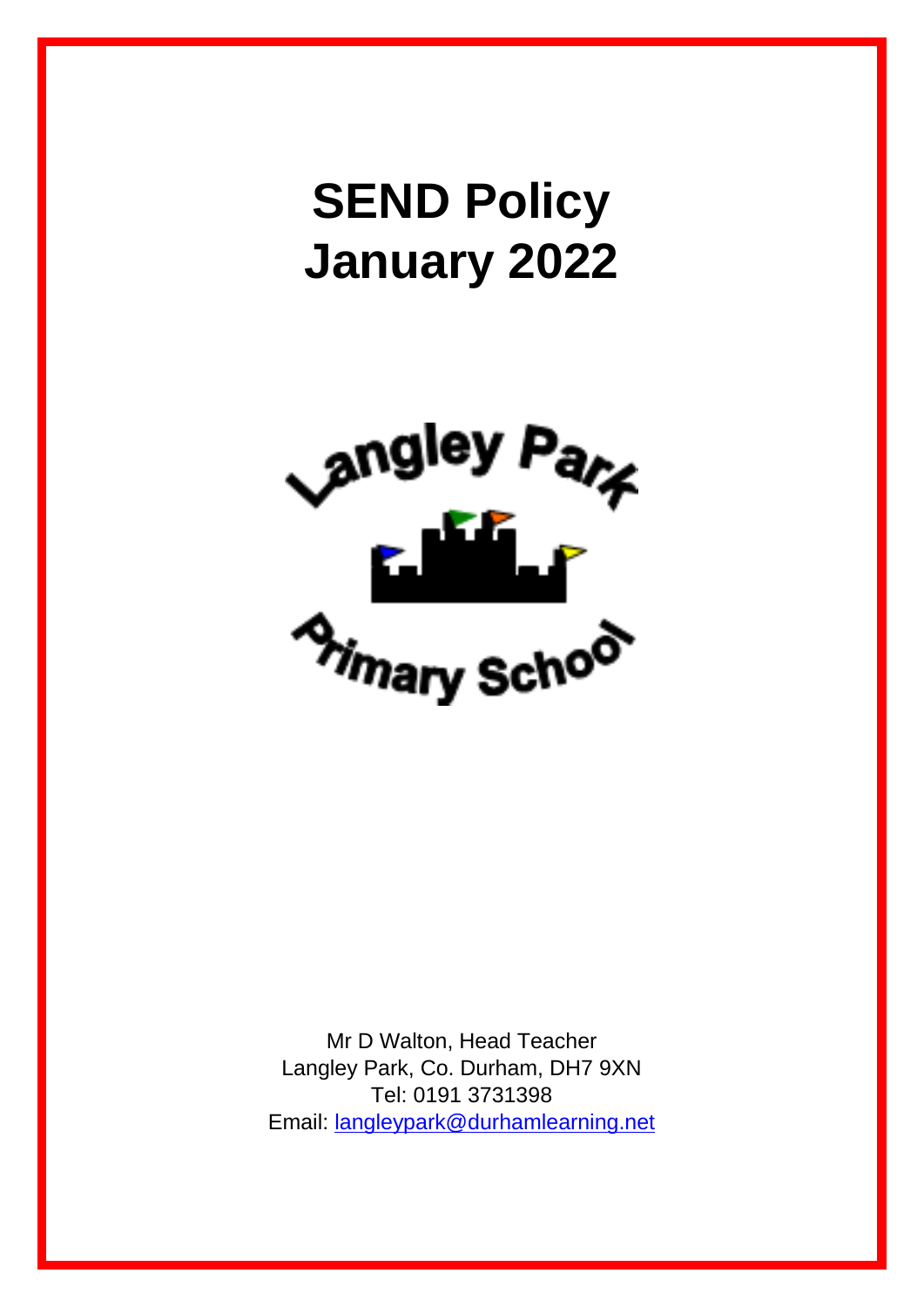



## **Contents**

- 1. School Aims
- 2. The Aims of the SEND Policy
- 3. Legislation and Guidance
- 4. Definitions
- 5. Roles and Responsibilities
- 6. SEND Information Report
- 7. Monitoring Arrangements
- 8. Links with other policies and documents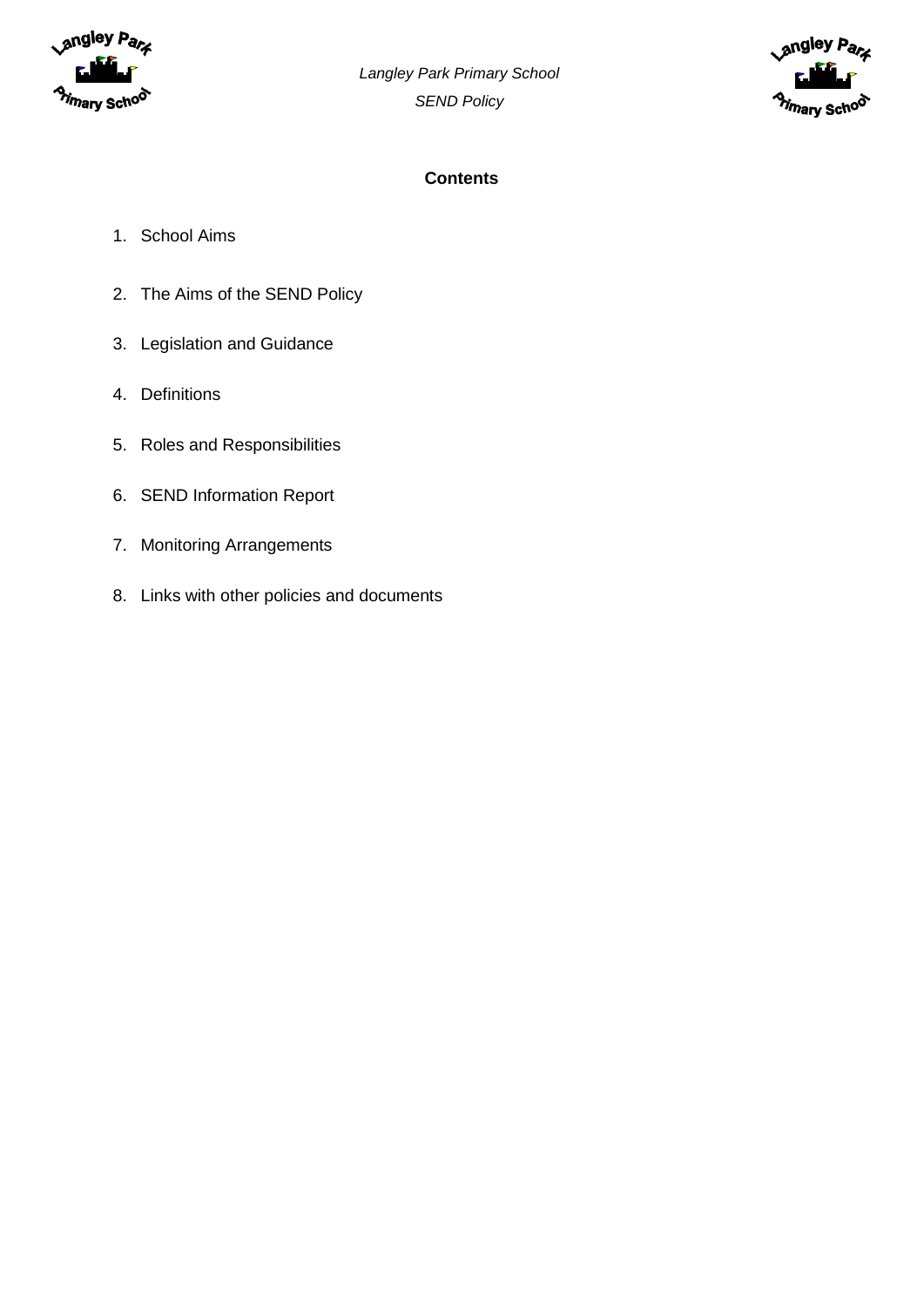



# **1. Our School Aims**

At Langley Park Primary School, we believe that every child, whatever his or her ability, should have the opportunity to access every area of the curriculum to enable him / her to achieve personal potential academically, socially and emotionally and fully participate in school life. We believe every teacher is a teacher of every child including those with SEND. Our school strives to have high aspirations and expectations for all focusing on outcomes for children.

# **2. The aims of the SEND Policy**

Our SEND policy sets out how our school will support and make provision for pupils with special educational needs (SEN) and disability and will explain the roles and responsibilities of everyone involved in providing for pupils with SEND.

The aims of our special educational need and disability policy and practice in this school are:

- To make reasonable adjustments for those with a disability by taking action to increase access to the curriculum, the environment and to printed information for all.
- To ensure that children and young people with SEND engage in the activities of the school alongside pupils who do not have SEND.
- To reduce barriers to progress by embedding the principles in the National Curriculum Inclusion statement
	- https://www.gov.uk/government/collections/national-curriculum
- To use our best endeavours to secure special educational provision for pupils for whom this is required, that is "additional to and different from" that provided within the differentiated curriculum, to better respond to the four broad areas of need:
	- 1.Communication and interaction,
	- 2.Cognition and learning,
	- 3.Social, emotional and mental health,
	- 4.Physical and sensory.
- To request, monitor and respond to parent/carers' and pupils' views in order to evidence high levels of confidence and partnership.
- To ensure a high level of staff expertise to meet pupil need, through well-targeted continuing professional development.
- To support pupils with medical conditions to achieve full inclusion in all school activities by ensuring consultation with health and social care professionals in order to meet the medical needs of pupils.
- To work in cooperative and productive partnership with the Local Authority and other outside agencies, to ensure there is a multi- professional approach to meeting the needs of all vulnerable learners.

## **3. Legislation and Guidance**

This policy and information report is based on the statutory Special Educational Needs and Disability (SEND) Code of Practice and the following legislation:

• Part 3 of the Children and Families Act 2014, which sets out schools' responsibilities for pupils with SEN and disabilities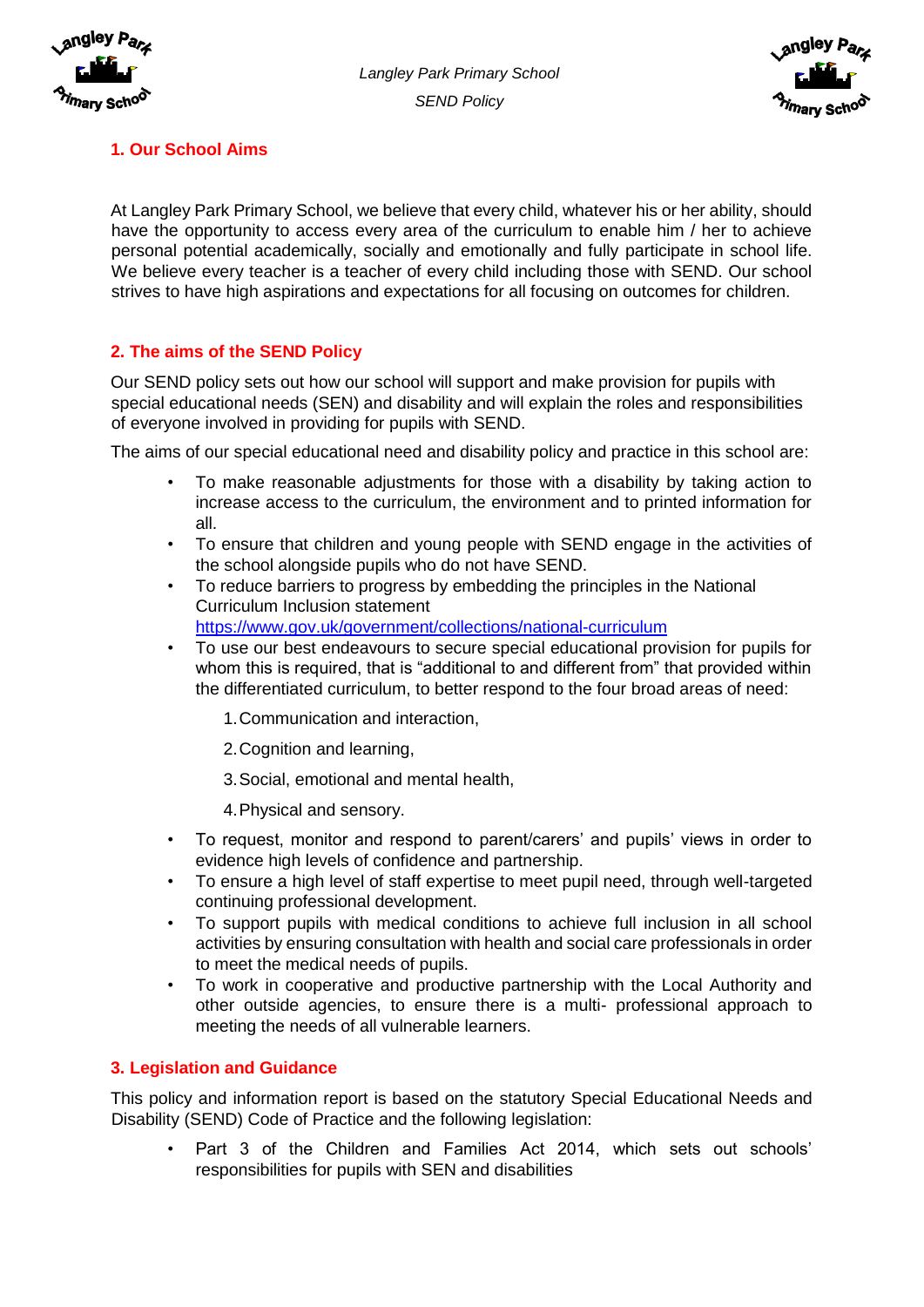



• The Special Educational Needs and Disability Regulations 2014, which set out schools' responsibilities for education, health and care (EHC) plans, SEN coordinators (SENCOs) and the SEN information report

This policy also complies with our funding agreement and articles of association.

## **4. Definitions**

At Langley Park Primary School, we use the definition for SEN and for disability from the SEND Code of Practice (2014).

SEN: A child or young person has special educational needs if he or she has a learning difficulty or disability which calls for special educational provision to be made for him or her. A learning difficulty or disability is a significantly greater difficulty in learning than the majority of others of the same age. Special educational provision means educational or training provision that is additional to, or different from, that made generally for others of the same age in a mainstream setting in England.

Disability: Many children and young people who have SEN may have a disability under the Equality Act 2010 – that is 'a physical or mental impairment which has a long-term and substantial adverse effect on their ability to carry out normal day-to-day activities'. This definition includes sensory impairments such as those affecting sight or hearing, and longterm health conditions such as asthma, diabetes, epilepsy, and cancer.

Special educational provision is educational or training provision that is additional to, or different from, that made generally for other children or young people of the same age by mainstream schools.

## **5. Roles and Responsibilities**

## **5.1 The SENCO**

The SENCO is responsible for:

- Developing and reviewing the school's SEND policy
- Coordinating all the support for children with special educational needs or disabilities (SEND)
- Ensuring that you are
	- i) involved in supporting your child's learning ii) kept informed about the support your child is getting iii) involved in reviewing how they are doing.
- Liaising with all the other people who may be coming into to school to help support your child's learning e.g. Occupational Therapist, Physiotherapist, Speech and Language Therapist, Educational Psychologist, etc.
- Updating the school's SEND register (a system for ensuring that all the SEND needs of pupils in this school are known) and making sure that records of your child's progress and needs are kept.
- Providing specialist support for teachers and support staff in the school, so that they can help children with SEND in the school to achieve the best progress possible.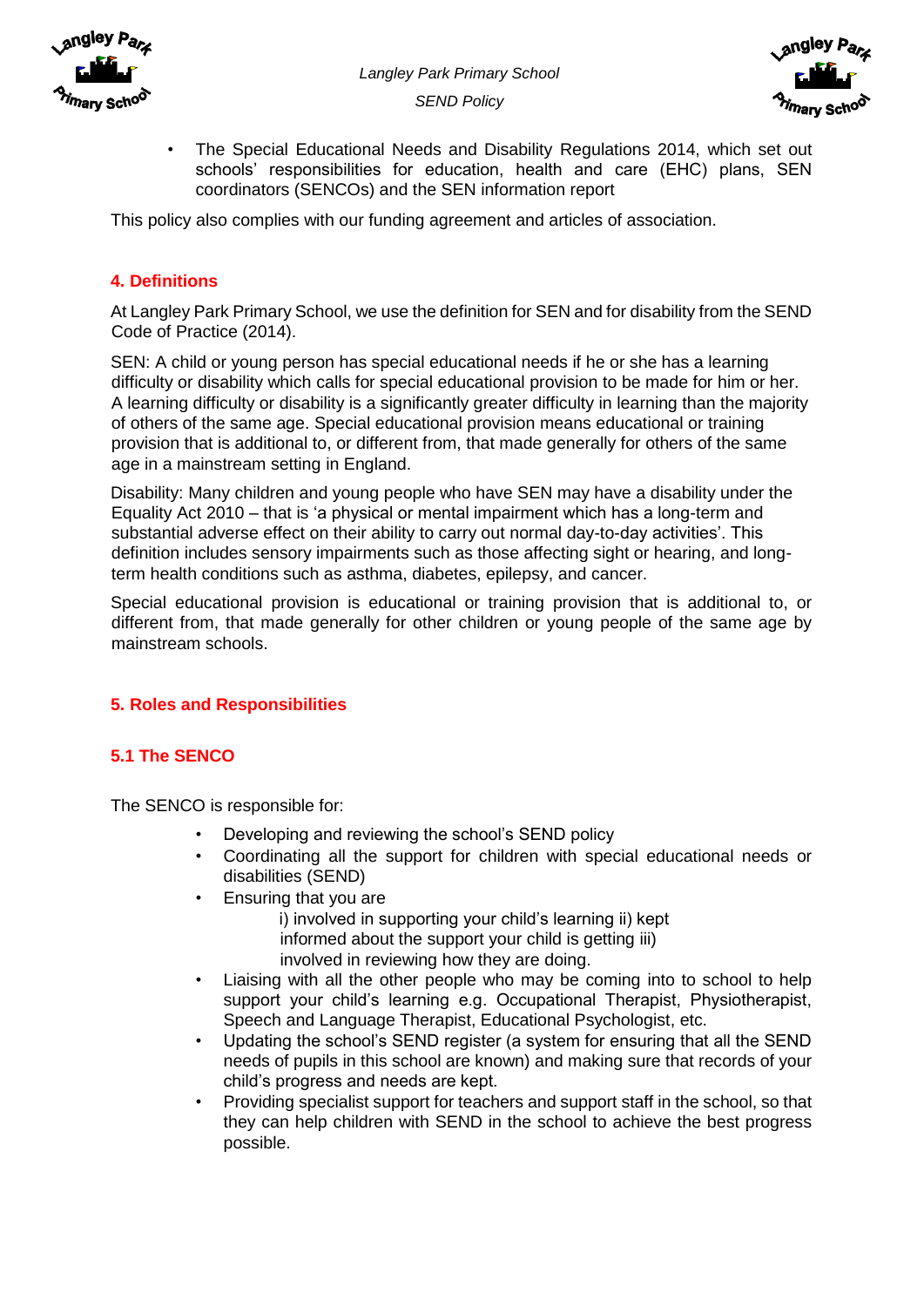



## **5.2 The SEN Governor**

The SEN governor is responsible for:

- Help to raise awareness of SEN issues at governing board meetings
- Monitor the quality and effectiveness of SEN and disability provision within the school and update the governing board on this
- Work with the head teacher and SENCO to determine the strategic development of the SEN policy and provision in the school.

## **5.3 The Head Teacher**

The head teacher is responsible for:

- The day to day management of all aspects of the school, this includes the support for children with SEND
- SEND budget management and the deployment of resources / equipment
- Giving responsibility to the SENCO and class teachers, but still having overall responsibility for ensuring that your child's needs are met
- Making sure that the Governing Body is kept up to date about issues relating to SEND.

## **5.4 The Class Teacher**

Each class teacher is responsible for:

- Checking on the progress of your child and identifying, planning and delivering any additional help your child may need (this could be targeted work or additional support) and letting the Special Education Needs/Disabilities Coordinator (SENCO) know as necessary.
- Working closely with any teaching assistants or specialist staff to plan and assess the impact of support and interventions and how they can be linked to classroom teaching
- Writing Pupil Progress targets /SEN Support Plans and sharing and reviewing these with parents at least once each term and planning for the next term.
- Ensuring that any additional resources, support or adaptations to the curriculum enable all children to be included in the learning
- Personalised teaching and learning for your child as identified on SEN Support plans
- Ensuring that the school's SEND Policy is followed in their classroom, and for all the pupils they teach with any SEND.

## **5.5 Support Staff**

Class teachers work with TAs to plan effective provision for pupils with SEN. Effective liaison between support staff and class teachers is essential to ensure planned activities are linked to targets set out in support plans.

TAs are part of the whole school approach to SEN working in partnership with the class teacher and the SENCO to deliver pupil progress and to narrow gaps in performance.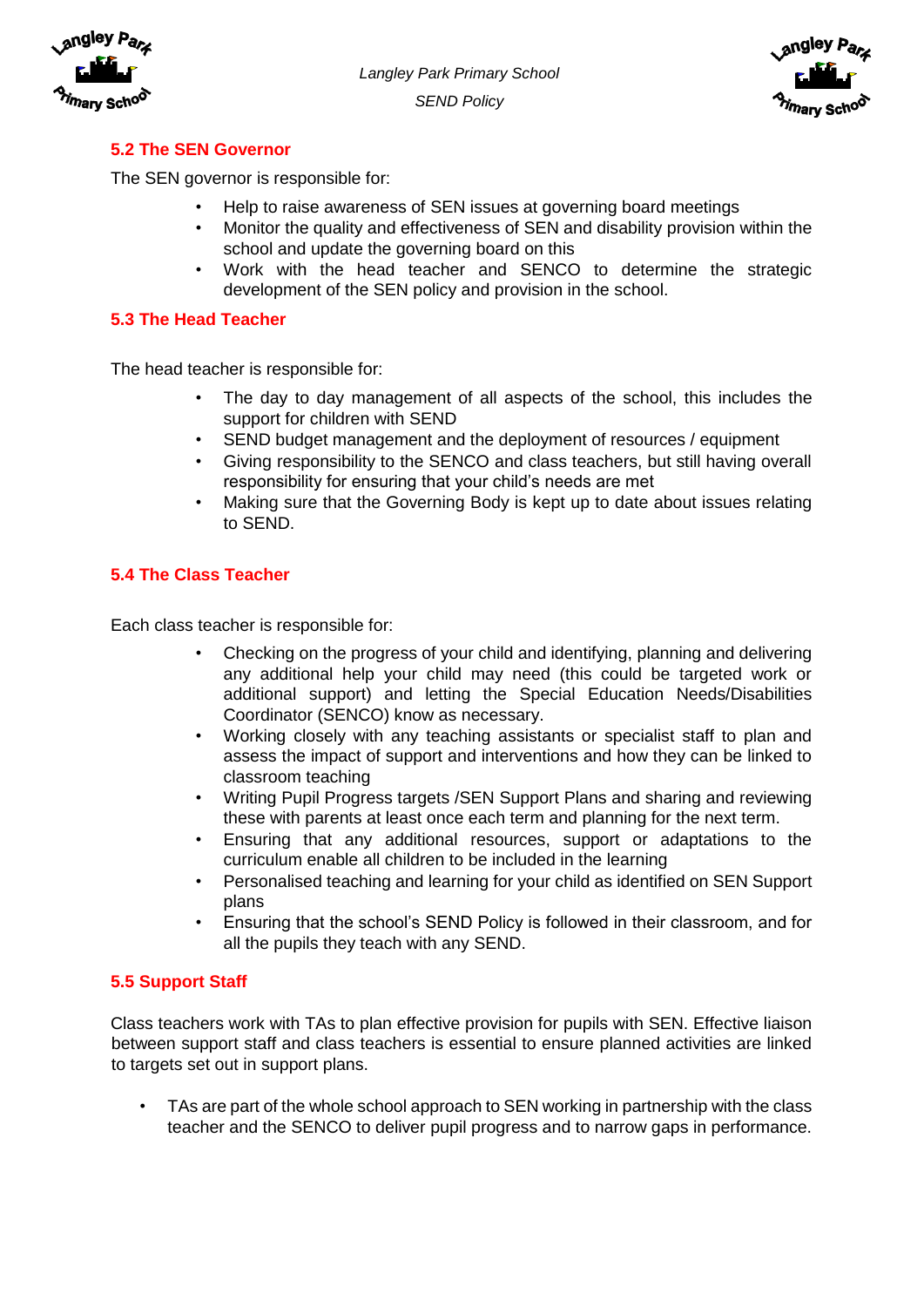



- The support they give should be focused on the achievement of specific outcomes within the graduated approach to SEN support agreed with the Teacher and parents in the context of high quality teaching overall.
- TAs can be part of a package of support for the individual child but should never be a substitute for the teacher's involvement with that child.
- TAs to record delivery of interventions where they are leading it and retain evidence in the appropriate format/child's SEN file.
- TAs to feed into SEN reviews where appropriate.
- TAs to feedback to teacher on progress of children they are working with on SEN support interventions or during whole class teaching where pertinent to their SEN support plan.

## **6. SEND Information Report**

## **6.1 The kinds of SEN that are provided for**

Langley Community Primary School currently provides additional and/or different provision for a range of needs, including:

- Communication and interaction, for example, autistic spectrum disorder and speech and language difficulties.
- Cognition and learning, for example, moderate learning difficulties and specific learning difficulties
- Social, emotional and mental health difficulties, for example, anxiety and attachment difficulties. Children may be withdrawn or isolated, disruptive or disturbing, overactive, impulsive or lacking in concentration, have immature social skills or present challenging behaviour.
- Sensory and/or physical needs, for example, hearing impairments and sensory difficulties.

#### **6.2 Identifying pupils with SEN and assessing their needs**

All teachers are teachers of children with special educational needs and differentiated quality first teaching is a priority for all pupils including those with SEND.

The school will assess each child's current levels of attainment on entry in order to ensure that they build on the patterns of learning and experience already established during the child's pre-school years. If the child already has an identified special educational need, this information may be transferred from other partners in their Early Years setting and the class teacher and SENCO will use this information to:

- Provide starting points for the development of an appropriate curriculum
- Identify and focus attention on supporting the child within the class
- Use assessment processes to identify learning difficulties
- Ensure on-going observation and assessments provide regular feedback about the child's achievements and experiences to form the basis for planning the next steps of the child's learning.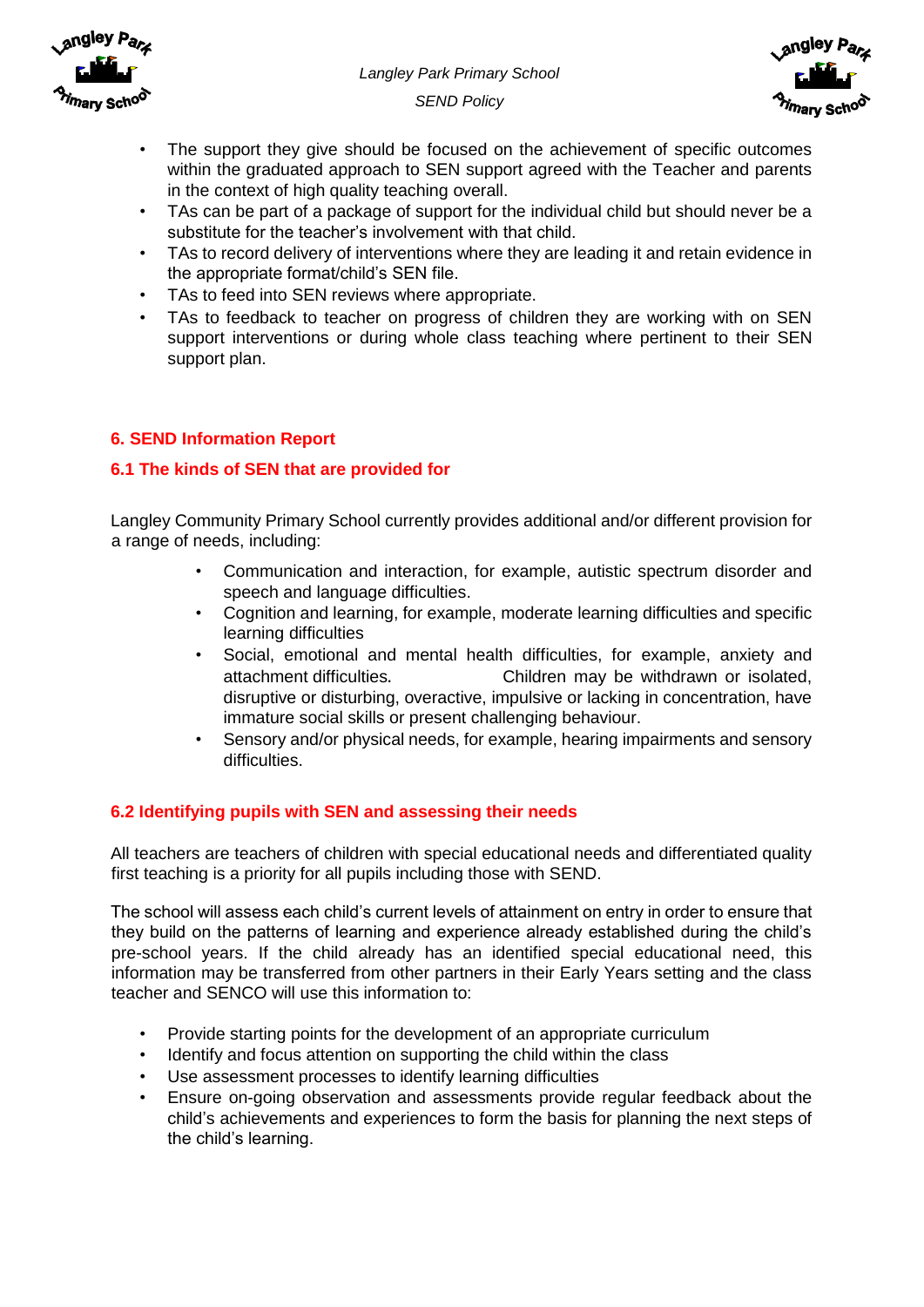



• Ensure that there is a programme of assess, plan, do and review Your child's progress

is continually monitored by his/her class teacher.

His/her progress is reviewed formally every term in reading, writing and numeracy.

At the end of each Key Stage (i.e. at the end of Year 2 and Year 6) all children are required to be formally assessed using Standard Assessment Tests (SATs). This is something the government requires all schools to do and the results are published nationally. Special arrangements can be made (with approval from DfE) to support children with additional needs during these tests in Year 6.

To identify children with SEND, the children's performance data alongside teachers' evidenced concerns will prompt identification under the 4 broad categories identified in the Code of Practice 2014 and a Short Note will be completed by the teachers and parent/carer.

Examples of why children are placed onto Short Notes or SEN Support plans, are that despite receiving quality first teaching the child:

- continues to make little or no progress in specific areas over a long period;
- continues working at National Curriculum levels substantially below that expected of children of a similar age;
- continues to have difficulty in developing literacy and mathematics skills;
- has emotional difficulties which substantially and regularly interfere with the child's own learning or that of the class group.
- has sensory or physical needs, and requires additional specialist equipment or regular advice or visits by a specialist service;
- has ongoing communication or interaction difficulties that impede the development of social relationships and cause substantial barriers to learning.

Children may then progress to a SEN Support Plan which details smaller steps which are personal to your child and their progress. These will be reviewed termly and a future plan made. Targets will be set which are designed to support your child and to improve learning outcomes. Progress against these targets will be reviewed regularly by the class teacher and evidence for judgements assessed. Teachers meet with the SENCO to discuss progress on a termly basis prior to SEN review meetings with parents/carers.

The progress of children with a Statement of SEND/ Education Health and Care Plan (EHCP) is formally reviewed at an Annual Review, with all adults involved with the child's education including Parents/Carers.

The SENCO will also check that your child is making good progress within any individual work and in any group that they take part in. Regular book/work scrutinies and lesson observations will be carried out by the SENCO, and other members of the Senior Leadership Team, to ensure that the needs of all children are met, and that the quality of teaching and learning is high.

#### **6.3 Consulting and Involving pupils and parents**

We will have an early discussion with the pupil and their parents when identifying whether they need special educational provision. These conversations will make sure that: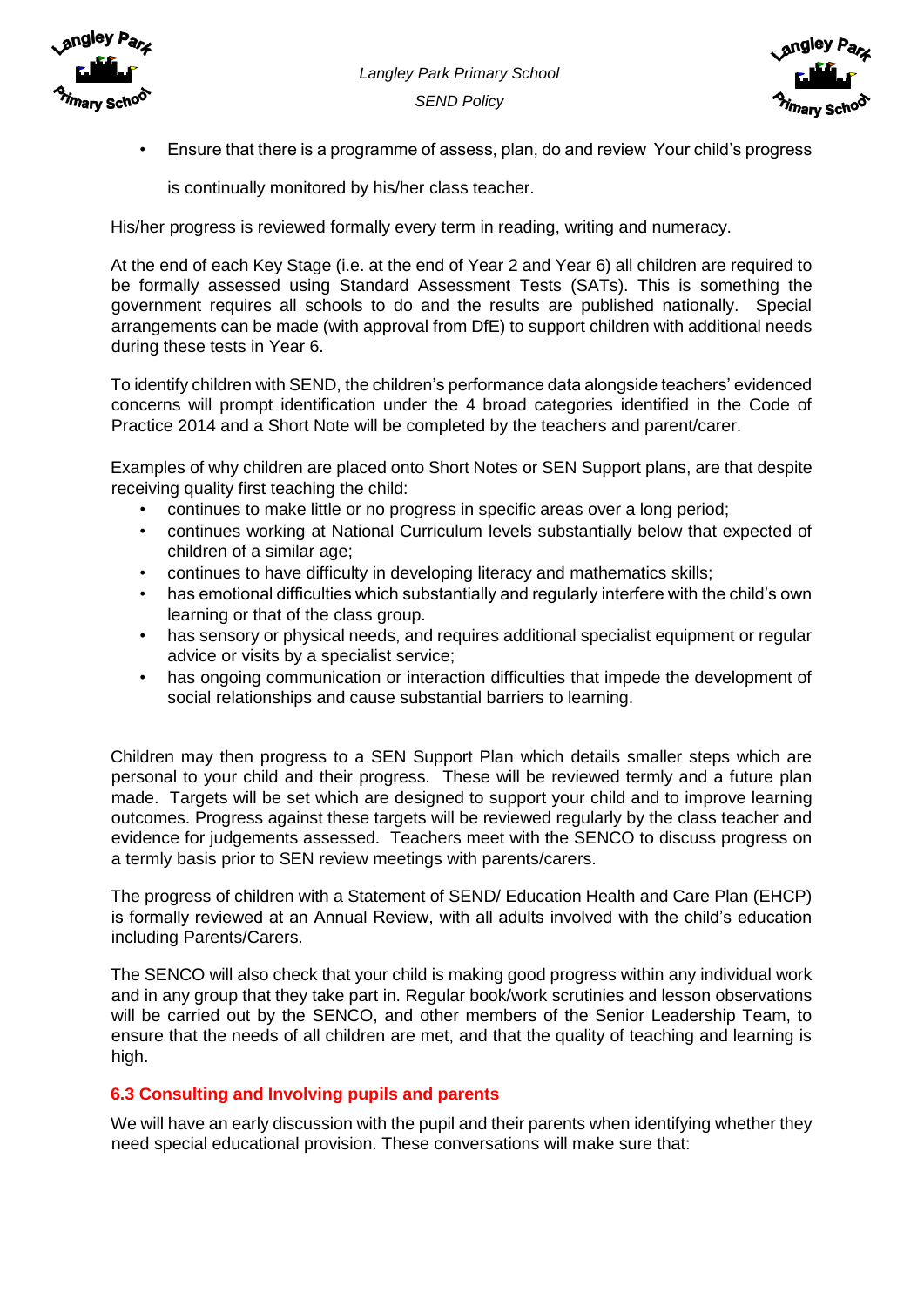



- Everyone develops a good understanding of the pupil's areas of strength and difficulty
- We take into account the parents' concerns
- Everyone understands the agreed outcomes sought for the child
- Everyone is clear on what the next steps are

Notes of these early discussions are captured using a Short Note.

Through discussion, parents will then be involved in the decision to move a child onto a SEN Support Plan and placed on the SEN register. Parents will be notified when this happens and when/if they are removed from the register and support de-escalated, e.g. when outcomes are achieved and all parties no longer have concerns.

#### **6.4 Assessing and reviewing pupils progress towards outcomes**

We follow the graduated approach and the four-part cycle of **assess, plan, do, review**.

The class or subject teacher will work with the SENCO to carry out a clear analysis of the pupil's needs. This will draw on:

- The teacher's assessment and experience of the pupil
- Their previous progress and attainment and behaviour
- Other teachers' assessments, where relevant
- The individual's development in comparison to their peers and national data
- The views and experience of parents
- The pupil's own views
- Advice from external support services, if relevant the

assessment will be reviewed regularly.

All teachers and support staff who work with the pupil will be made aware of their needs, the outcomes sought, the support provided, and any teaching strategies or approaches that are required. We will regularly review the effectiveness of the support and interventions and their impact on the pupil's progress.

#### **6.5 Supporting pupils moving between key stages and phases**

We share information with the school, college, or other setting the pupil is moving to. Transfer of SEN files to a new school is the responsibility of the SENCO. Teachers are responsible for handing over pupil files and information to the next class teacher within our school. We work closely with SENCOs and transition staff in secondary education to ensure they have all of the information they require to support children on the SEN register.

#### **6.6 Our approach to teaching pupils with SEN**

Teachers are responsible and accountable for the progress and development of all the pupils in their class.

High quality teaching is our first step in responding to pupils who have SEN. This will be differentiated for individual pupils.

We also provide the following interventions and support:

Physical and Sensory

Fine motor skills development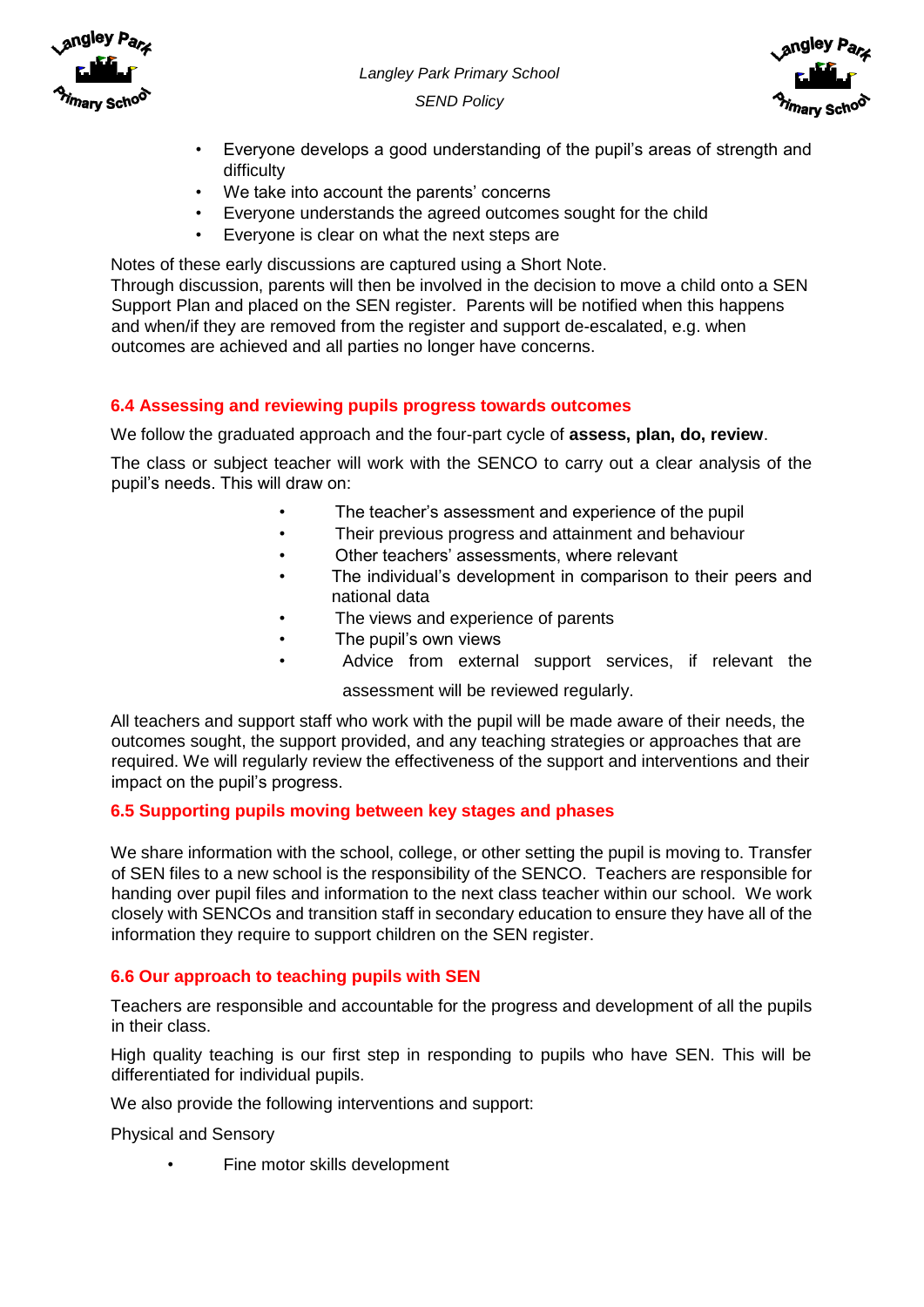



- Gross motor skills and dyspraxia support
- Small group support
- 1:1 support
- Getting Along
- Social Stories
- Social Games
- Speech and Language link Cognition and Learning
- Small group support
- 1:1 support
- Lexia
- Accelerated Reader

## **6.7 Adaptations to the curriculum and learning environment**

Regular training is provided to staff to ensure the changing needs of our pupils are being met. We regularly review school publications and promote the availability in different formats for those that require it.

We make the following adaptations to the curriculum to ensure all pupils' needs are met:

- Differentiating our curriculum to ensure all pupils are able to access it, for example, by grouping, 1:1 work, teaching style, content of the lesson, etc.
- Adapting our resources and staffing
- Using recommended aids, such as laptops, coloured overlays, visual timetables, larger font, etc.
- Differentiating our teaching, for example, giving longer processing times, preteaching of key vocabulary, reading instructions aloud, visual cues to accompany verbal instruction.

More information can be found in our Accessibility Plan.

#### **6.8 Additional support for learning**

We have a wide range of experienced teaching assistants and higher level teaching assistants who are trained to deliver interventions such as those referred to in 6.6 above.

Teaching assistants will support pupils on a 1:1 basis or in small groups where that is deemed by the teacher, SENCO and Head teacher to be an appropriate use of resources and to help the child achieve their best outcome. The impact of additional small group or 1:1 support is tracked by the teacher supported by the SENCO, and are reviewed termly.

We work with the following agencies to provide support for pupils with SEN:

- Child and Adult Mental Health Services (CAMHS)
- Occupational Therapy (OT)
- Speech and Language Therapy (SALT)
- Emotional Well Being Team (EWEL)
- Cognition and Learning Team
- Autism and Social Communication Team
- Educational Psychology Service
- Sensory and Physical Team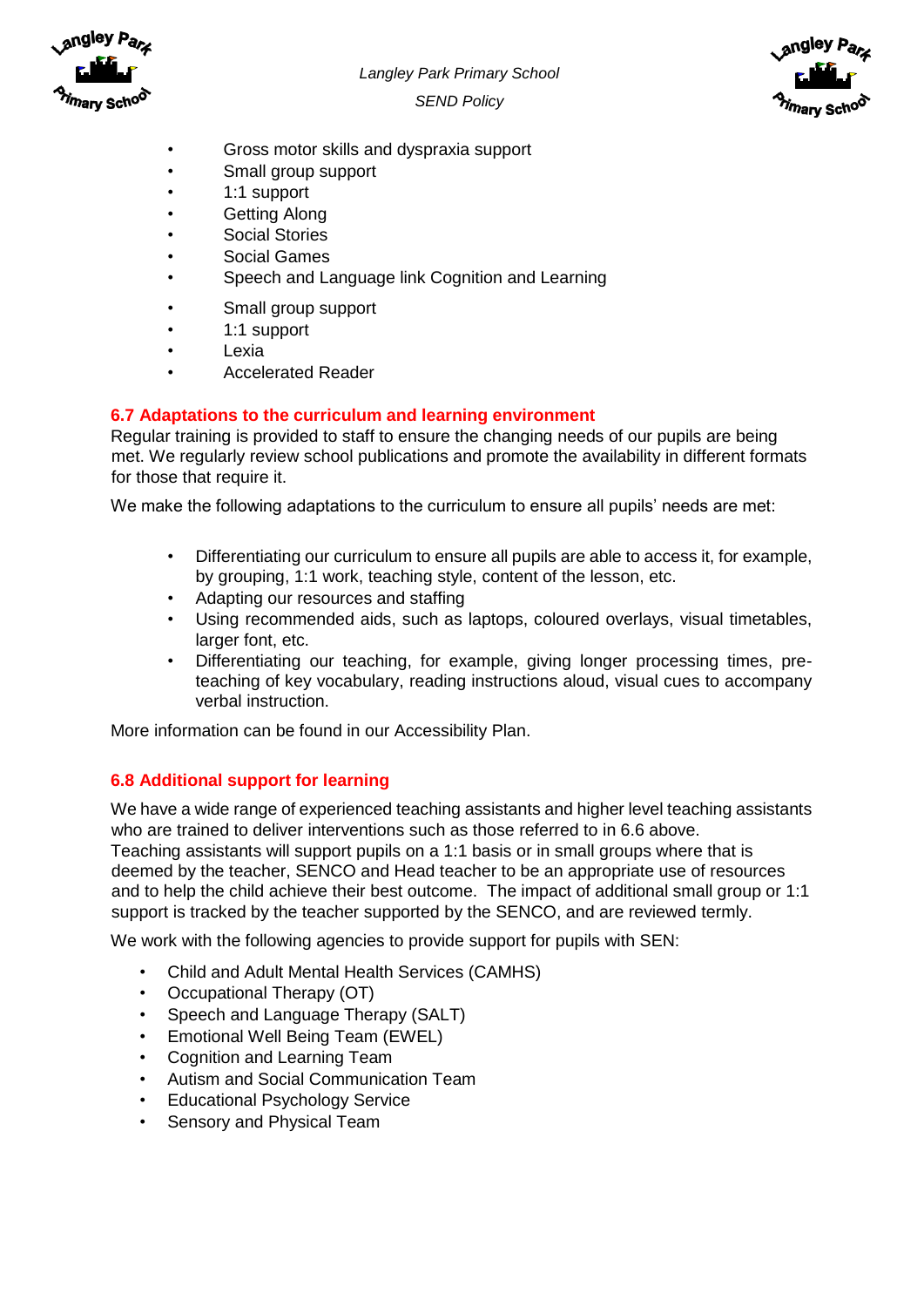



## **6.9 Expertise and training of staff**

Staff receive ongoing training to support them in their roles for example staff have undertaken training on autism, attachment awareness and sensory smart classrooms.

The school carries out regular audits of training needs for all staff taking into account school priorities as well as personal and professional development. Particular support will be given to Newly Qualified Teachers and other new members of staff. Staff training on SEN will be delivered either by the SENCO or via external agencies to all staff as required or requested.

## **6.10 Evaluating the effectiveness of SEN provision**

We evaluate the effectiveness of provision for pupils with SEN by:

- Reviewing pupils' individual progress towards their goals each term
- Reviewing the impact of interventions half termly
- Monitoring by the SENCO
- Using SEN Support plans and/or provision maps to measure progress
- Holding annual reviews for pupils with statements of SEN or EHC plans

#### **6.11 Ensuring pupils with SEN engage in activities available to those without SEN**

All of our extra-curricular activities and school visits are available to all pupils, including our breakfast club, wrap around care and after-school clubs.

All pupils are encouraged to participate in our trips, and celebrations. Special arrangements can be made to ensure that children can access these events.

All pupils are encouraged to take part in sports day, school plays, assemblies, school celebration events, rewards and all school events.

No pupil is ever excluded from taking part in these activities because of their SEN or disability.

#### **6.12 Complaints about SEN provision**

Complaints about SEN provision in our school should be made to the class teacher in the first instance.

Should the issue not be resolved or require further investigation, complaints can be escalated to the SENCO whereby they will be addressed or escalated to the Headteacher for further investigation and input. The school Complaints Policy contains details of how complaints are dealt with and this can be found on our website or accessed in person at the main reception desk.

The parents of pupils with disabilities have the right to make disability discrimination claims to the first tier SEND tribunal if they believe that our school has discriminated against their children. They can make a claim about alleged discrimination regarding:

#### Exclusions

Provision of education and associated services

Making reasonable adjustments, including the provision of auxiliary aids and services

Parents and young people can appeal to the SEND tribunal about decisions that the local authority has made about your child or young person, and disability discrimination about schools, educational establishments and local authorities. If you're not happy with the way the local authority is dealing with your child's special educational needs, try to resolve things informally in the first instance. SENDIASS is an arms-length organisation which offers a free and impartial advice service as well as mediation. They are trained in helping people in